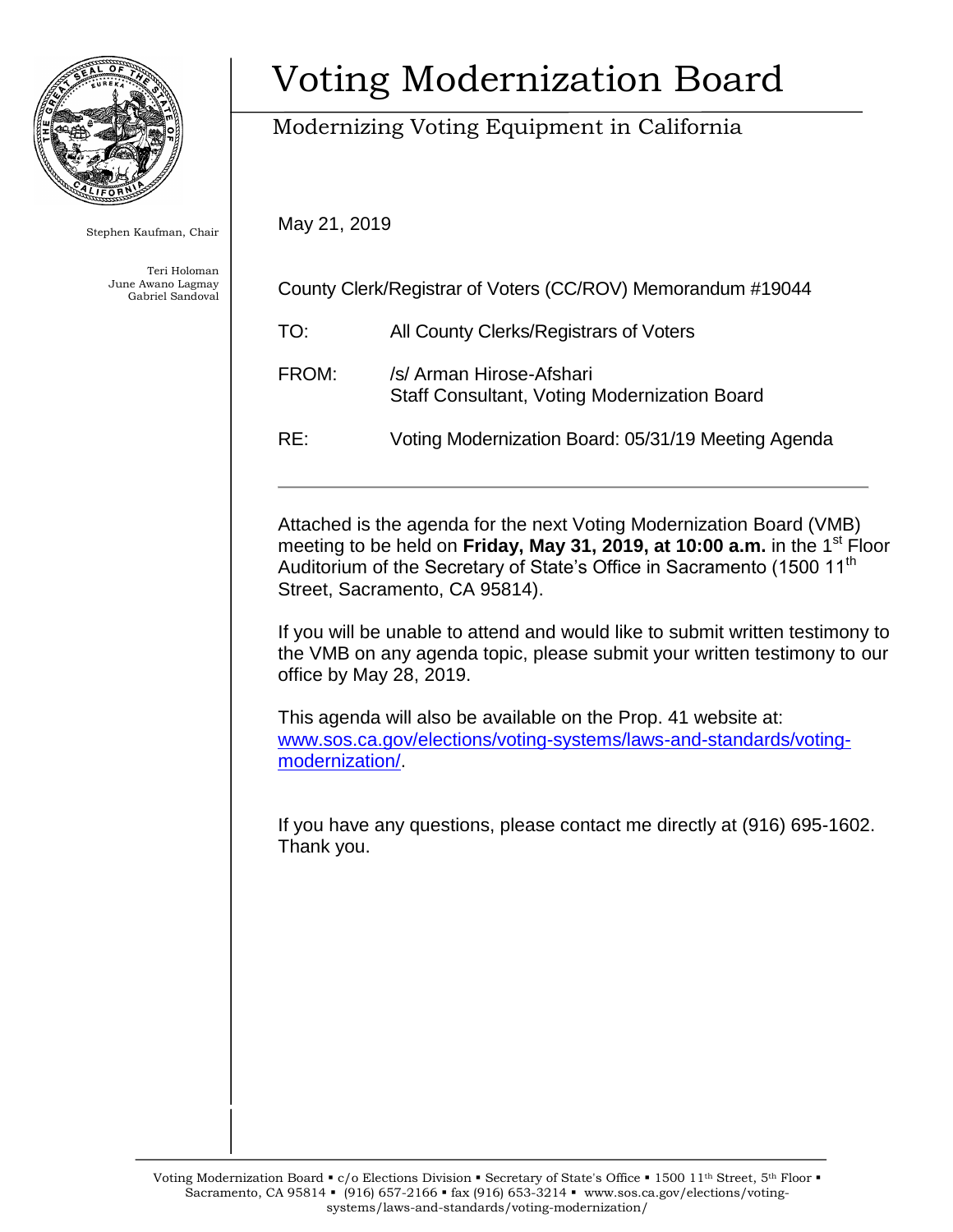

Stephen Kaufman, Chair

Teri Holoman June Awano Lagmay Gabriel Sandoval

# Voting Modernization Board

## Modernizing Voting Equipment in California

Issued on May 21, 2019

#### **Voting Modernization Board Board Meeting Friday, May 31, 2019 10:00 a.m. – 12:00 p.m.**

Secretary of State Building 1<sup>st</sup> Floor Auditorium 1500 11<sup>th</sup> Street, First Floor Sacramento, CA 95814

### **AGENDA**

- I. Call to Order
- II. Roll Call and Declaration of Quorum
- III. Public Comment: This time is set aside for public presentations regarding Board-related matters not appearing on the Agenda. Members of the public making presentations are limited to two (2) minutes per speaker.
- IV. Adoption of March 15, 2019, Actions & Meeting Minutes
- V. Standing Items: Receive report on the following issues:
	- (A) Impact of SOS Notice of Withdrawal of Certification and Conditional Approval of Voting Systems
	- (B) Update on the status of Los Angeles County's Voting Solution for All People (VSAP) Implementation
- VI. Staff Report on Related Issues: Receive staff report on the following issue:
	- (A) Future Reimbursement Requests

Voting Modernization Board • c/o Elections Division • Secretary of State's Office • 1500 11<sup>th</sup> Street, 5<sup>th</sup> Floor • Sacramento, CA 95814 • (916) 657-2166 • fax (916) 653-3214 • https://www.sos.ca.gov/elections/voting-systems/laws-and-standards/voting-modernization/